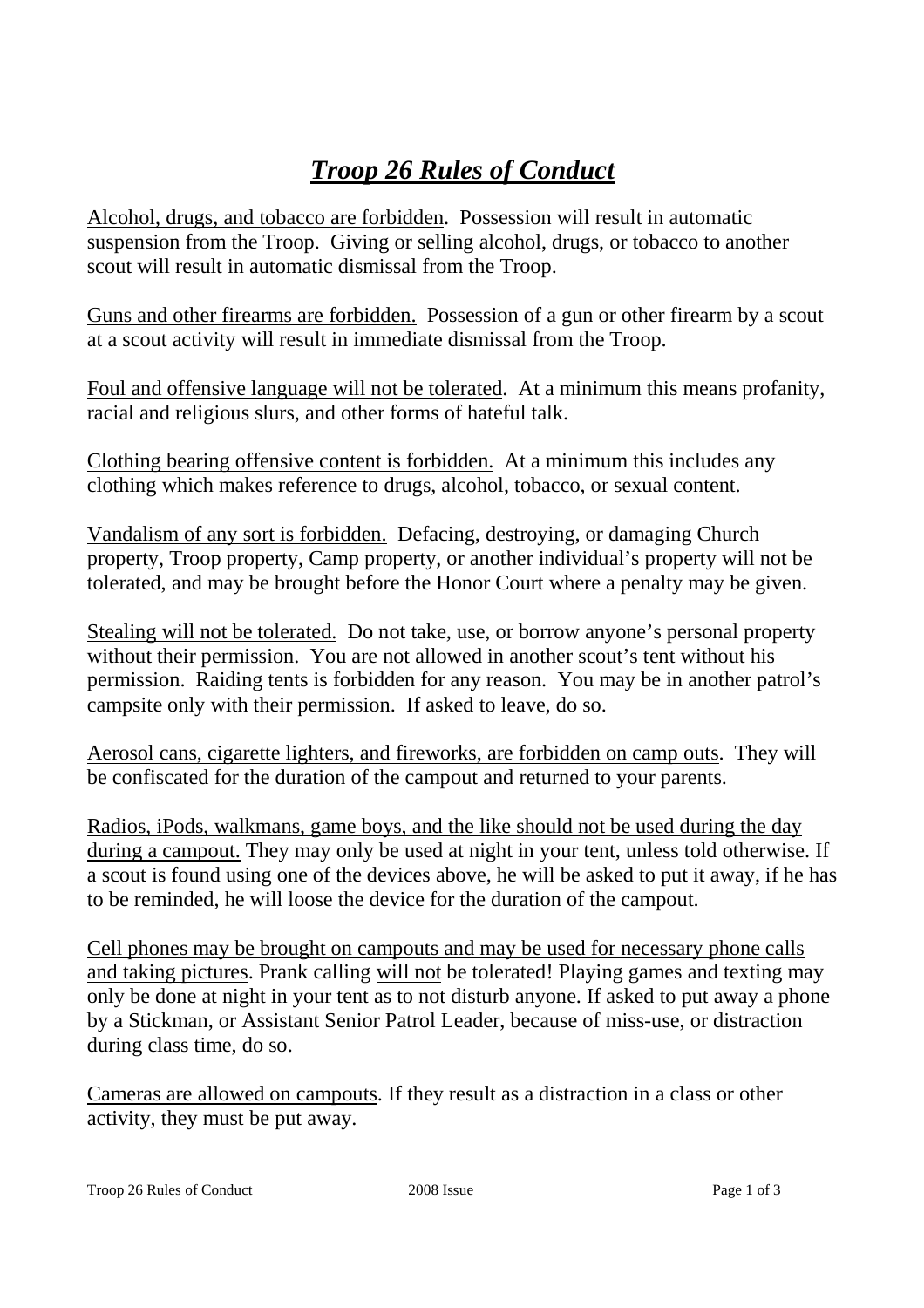Fixed blade knives, hatchets, axes, machetes, and other unapproved cutting or puncturing devices are forbidden. Knives with folding blades no longer than 4" in length may be taken and used on camp outs by Tote-n-Chip members in good standing. Any non-conforming or unapproved knife, tool, or cutting device will be confiscated by an adult and returned to your parents.

Confiscation of property. Any personal or Troop property can be taken away from you by an adult leader, a Leadership Corps member, or the Senior or Assistant Senior Patrol Leader, if it is determined that the item is being abused, misused, or is endangering the safety of person or property.

Chemicals and petroleum products are forbidden, even as fire starters. Fires must be enclosed in a ring of rocks or dirt. Only firewood and paper products may be placed in the fire. Nothing may be removed from a fire once it has been placed in the fire. This applies whether all or only a part of the item has been placed in the fire, and is especially applicable to burning sticks. There must be two buckets filled with water near every fire.

Use the Buddy System. A scout may not go somewhere by himself or with just one other person; there must be a minimum of three scouts in a group. You may not leave the boundaries of the camp in which the Troop is camping unless you are in a group led by an adult leader.

Lights out is mandatory. The time for lights out on a campout will be announced by the Senior Patrol Leader. You must be in your tent by that time. Talking after lights out should be done quietly, so as not to be heard outside your tent. In the morning, do not wake other scouts or start a fire by yourself, unless instructed to do so by an adult leader, the Leadership Corp, or the Senior or Assistant Senior Patrol Leader.

Running, ball throwing, wrestling, and horse play in the camping area is prohibited. Do this away from the tents, fire pits, and gear.

Transporting Scouts. Any driver with scouts in a vehicle must be at least 21 years of age. Scouts of driving age may drive to camp outs only when circumstances prevent normal car pooling. If a scout must drive himself to a campout, he must park his vehicle for the duration of the camp out and leave by himself at the end of the camp out. He may not use the vehicle during the camp out and may not lend the car to anyone else.